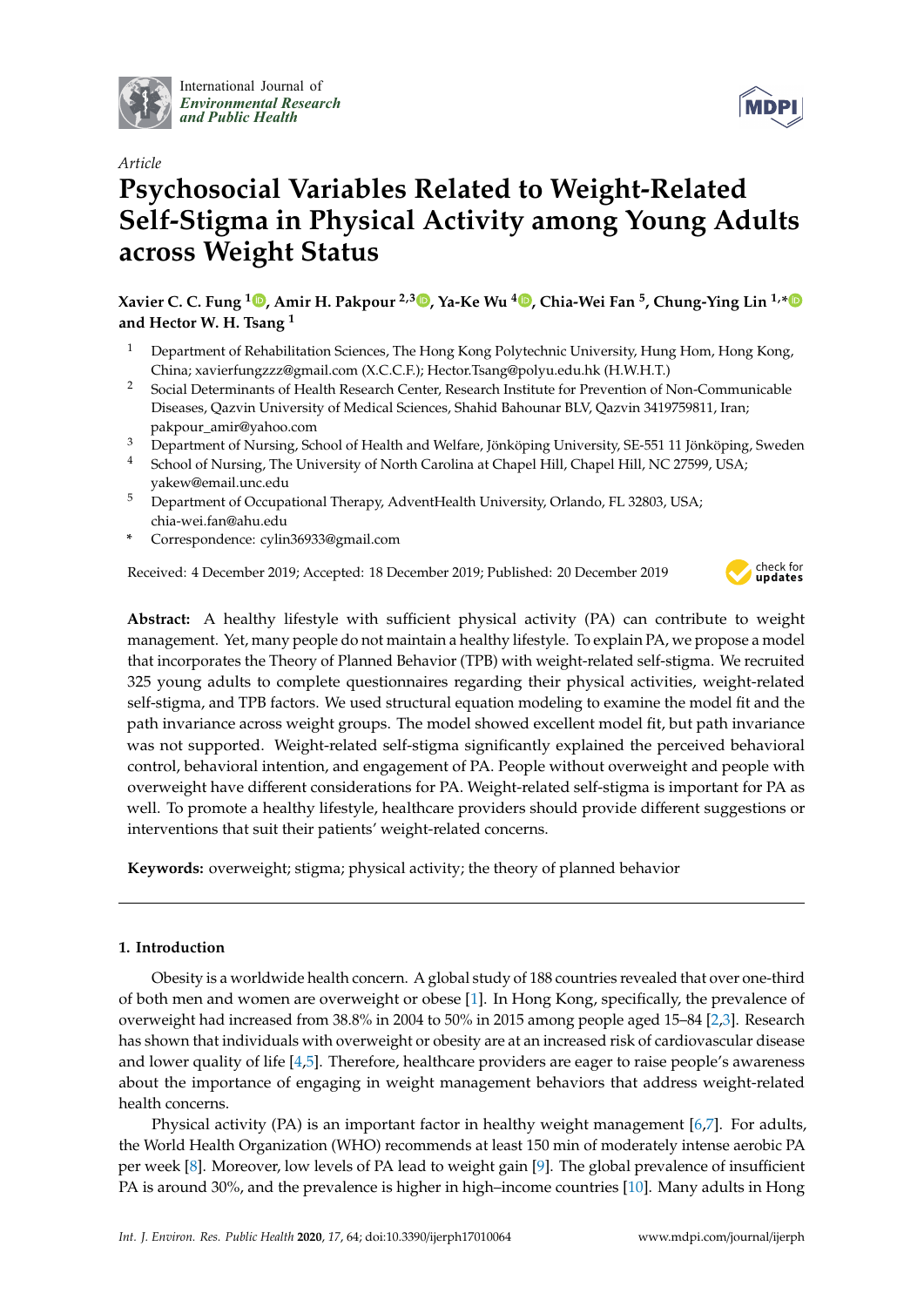Kong do not achieve sufficient PA. A survey indicated that 34% of Hong Kong adults report rarely or never exercising in the past six months [\[11\]](#page-8-5). Tackling the issues of insufficient PA is critical for Hong Kong populations to achieve better weight management.

The Theory of Planned Behavior (TPB) explains and predicts specific behaviors [\[12\]](#page-8-6), including help-seeking, medication adherence, PA, and food intake [\[13](#page-8-7)[–16\]](#page-8-8). The TPB incorporates five constructs: attitudes, subjective norms, perceived behavioral control (PBC), behavioral intentions, and the particular behavior itself. Attitude refers to the extent to which a person feels and evaluates the particular behavior with its outcomes. Subjective norm refers to the perceived social approval/disapproval of engaging in that behavior within a person's social context. PBC refers to the perceived capability of an individual to perform a specific behavior. Behavioral intention refers to the motivation and formulation of an implementation plan, for example, when and how to perform the specific behavior [\[12\]](#page-8-6).

TPB hypothesizes that attitude, subjective norm, and PBC contribute to behavioral intention, and that the behavior itself is predicted by both behavioral intention and PBC [\[12\]](#page-8-6). Although TPB has been used for assessing PA, there are contradictions between studies. In one study conducted in Canadian adolescents, TPB successfully explained the behavior of PA [\[17\]](#page-8-9), but in another study in US women in a weight-loss program, the TPB constructs PBC and intention did not explain PA levels [\[18\]](#page-8-10). Current literature also shows the applicability of TPB to PA. Specifically, TPB factors (except for subjective norm on males) and self-efficacy significantly explained leisure time PA engagement [\[18\]](#page-8-10), and another study found that TPB factors better explained the variance of behaviors based on volition (e.g., dancing) rather than that of required daily trainings (e.g., running, swimming, and team sports) [\[19\]](#page-8-11).

To the best of our knowledge, TPB studies related to weight management behaviors have been conducted mainly in Western countries, but evidence from East Asian countries is lacking. Cultural differences also may influence the TPB factors, such as subjective norm and PBC [\[20,](#page-8-12)[21\]](#page-8-13). For example, Lee et al. [\[21\]](#page-8-13) suggested that cultural self-construal, how an individual perceives one's independent ability and interpersonal connection within the culture, may be associated with PBC (independent) and subjective norm (interpersonal). Given the divergence of past TPB research results and the limited TPB research in East Asian countries, the link between TPB and PA for Hong Kong populations requires additional research.

Moreover, healthcare providers should consider cultural differences when they want to intervene or study weight management and stigma perception. Indeed, a study comparing Polish (Western) and Vietnamese (Eastern) people in the conception of body shape found that Vietnamese showed higher scores of weight-related self-stigma than Polish [\[22\]](#page-8-14), possibly due to collectivism [\[23,](#page-8-15)[24\]](#page-8-16), a culture which integrated people into groups and put emphasis on cohesion and loyalty [\[25\]](#page-8-17). Previous TPB studies suggested that there was cultural impact on Hong Kong Chinese, for example, breastfeeding, use of traditional Chinese medicine [\[26](#page-8-18)[,27\]](#page-9-0). Particularly, the study on traditional Chinese medicine indicated the greater influence of subjective norm was due to collectivistic culture [\[27\]](#page-9-0). Additionally, engagement in PA was found to be different between Eastern and Western countries [\[9\]](#page-8-3). Hence, research in Hong Kong is needed.

The TPB has been criticized for its parsimony, however, thus warranting its expansion to include potentially related factors [\[28,](#page-9-1)[29\]](#page-9-2). In addition to the TPB, weight-related self-stigma may affect PA. Weight stigma is the devaluation and discrimination of people due to their body weight. Individuals with overweight/obesity are often exposed to a high risk of being stigmatized by others [\[30\]](#page-9-3). These negative, direct life experiences or attitudes may cause these individuals to incur weight-related self-stigma, which is the internalization of these biases that promote self-devaluation [\[31\]](#page-9-4). Weight bias could also become internalized in response to the cultural value of thinness and derogation of overweight and obesity transmitted via media (e.g., TV shows and fitness advertisements) [\[32\]](#page-9-5).

Several studies have suggested that self-stigma may lead to poor health conditions. Major, Eliezer, and Rieck [\[33\]](#page-9-6) found that concern about weight stigma increased stress and reduced self-control in stigmatized individuals. Weight-related self-stigma may also potentially influence PBC because weight-related self-stigma is associated with poor self-concept (the belief about oneself, such as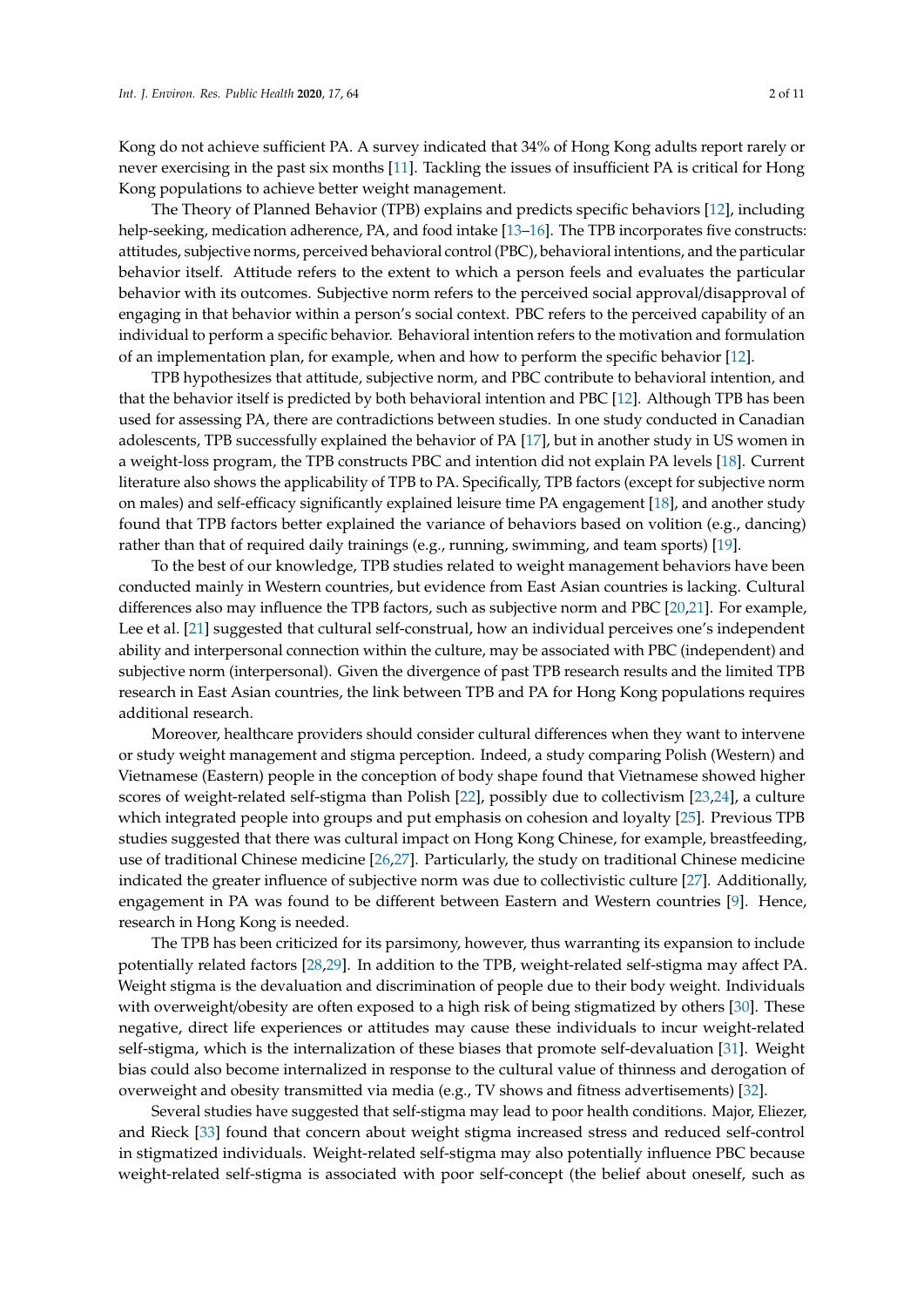characteristics and abilities) [\[34\]](#page-9-7). For example, a study [\[35\]](#page-9-8) found that girls with obesity showed lower self-concept, including their competence and behavioral conduct, compared with girls without overweight. Furthermore, the self-concept was failed to rebound in girls who were formerly overweight, due to the effect of lingering self-stigma [\[35\]](#page-9-8). Another study found that individuals with obesity were more likely to report lower self-concept when they were being stigmatized [\[36\]](#page-9-9). Thus, it is possible that weight-related self-stigma may impact on PBC, but there is no direct evidence to account for this relationship. Moreover, the stress induced by weight stigma may, in turn, reduce the level of PA and promote further weight gain [\[37\]](#page-9-10). Furthermore, a negative association was also found between weight-related self–stigma and PA [\[38\]](#page-9-11). Therefore, we propose to add weight-related self-stigma as a potential variable into TPB to serve as the extended TPB model for weight-related outcomes.

The present study aimed to investigate whether the extended TPB—the original TPB incorporated with weight-related self-stigma—could explain the PA of young adults in Hong Kong. As mentioned, people with overweight may have different feelings, such as their self-concept and body image, from those without overweight [\[35,](#page-9-8)[36\]](#page-9-9). Thus, we were also interested in determining whether people with different weight status (without overweight vs. overweight) fit with the model similarly.

#### **2. Materials and Methods**

#### *2.1. Participants and Procedures*

We recruited 325 young adults from The Hong Kong Polytechnic University with the use of convenience sampling. A priori sample size of 300 was determined as sufficient in statistical power according to prior studies investigating similar topics (i.e., studies on TPB and PA) [\[39–](#page-9-12)[41\]](#page-9-13). With the cooperation of several faculty members in the Departments of Rehabilitation Science and Mechanical Engineering, 450 university students were invited to participate in this study. These faculties allowed several research assistants to use the final 20 min of a lecture period to explain the study to the students in attendance. Students interested in the study then were asked to log in to a *Google Form* through a QR code (a type of two-dimensional barcode) to complete a series of questionnaires. The Ethics Review Board of the university approved the study prior to collecting the data. Electronic informed consent was obtained before the participants began to answer the questionnaires.

Participants were asked to report their current height and weight and were classified as "without overweight" or "with overweight" based on their body mass index (BMI). We adopted the BMI cutoff from the World Health Organization (WHO) [\[42\]](#page-9-14). We classified Asian participants with a BMI of 18.5–22.9 kg/m<sup>2</sup> as without overweight, and those with equal to/greater than 23 kg/m<sup>2</sup> as overweight. We set the inclusion criteria as follows: (1) 18 to 30 years old [\[43\]](#page-9-15), (2) able to read and understand Chinese, and (3) agree to participate. Participants were excluded if they had self-reported neurological illness (e.g., stroke, autism), functional disability (e.g., blindness), or any type of psychosis or intellectual disability that would make it difficult to complete the online surveys.

## *2.2. Measures*

### 2.2.1. Physical Activity

*International Physical Activity Questionnaire (IPAQ)*. We used the Chinese version of the IPAQ, which is a self-reported questionnaire that measures the amount of PA in the past week [\[44\]](#page-9-16). A sample item is "During the last seven days, on how many days did you do vigorous physical activities?" [\[44\]](#page-9-16). The item scores on the questionnaire were converted into the metabolic equivalent of task (MET) according to the time spent on different levels of PA (MET = 1 for sitting, 3.3 for walking, 4 for moderate PA, 8 for vigorous PA) [\[44\]](#page-9-16). For example, if a person walks 40 min every day, the PA should be  $3.3 \times$  $40 \text{ min} \times 7 \text{ days} = 924 \text{ METs}$ . Thus, a higher number indicated a higher level of PA. The test–retest reliability of the IPAQ was satisfactory, as was the intraclass correlation coefficient (ICC) = 0.79 [\[45\]](#page-9-17).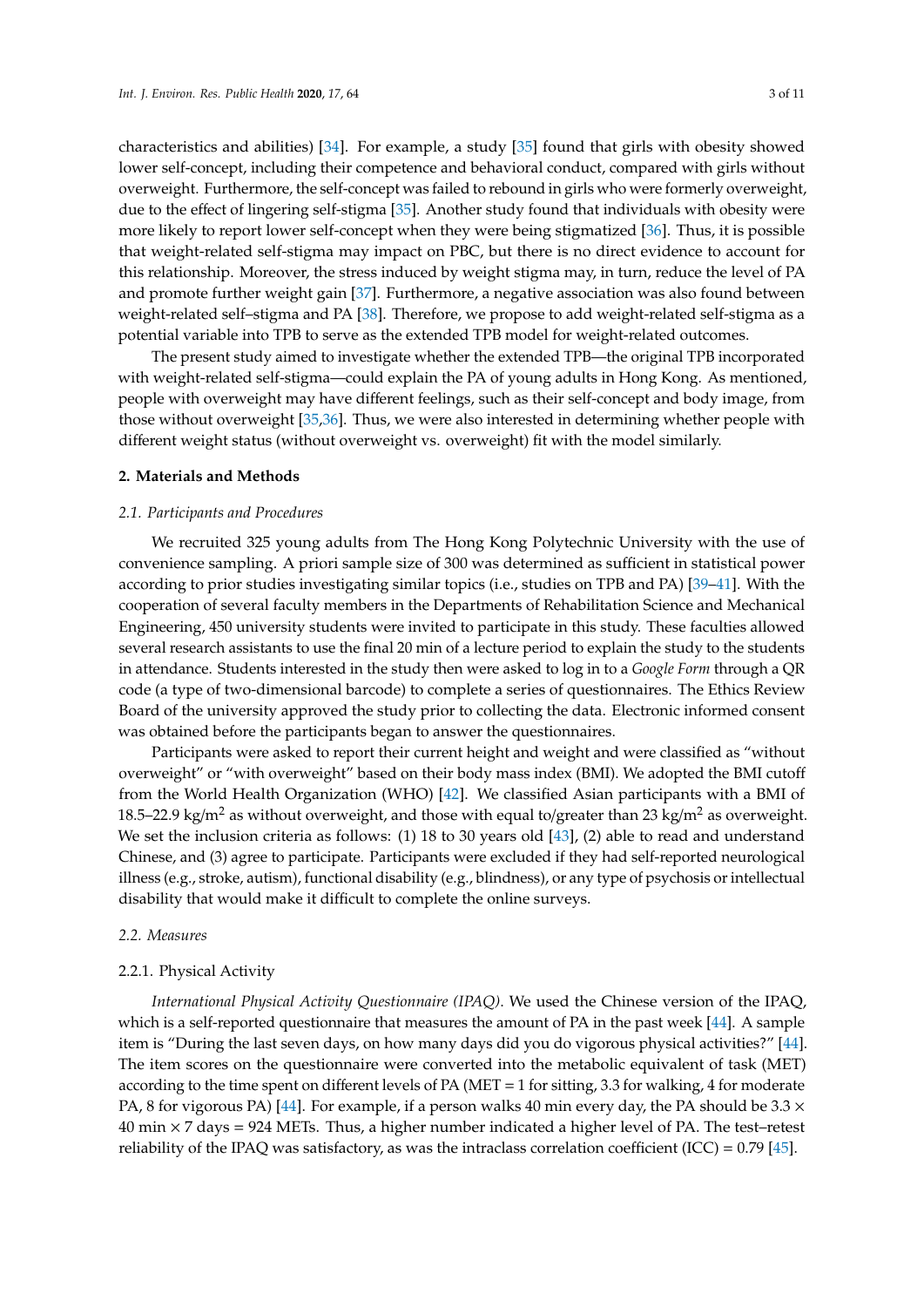### 2.2.2. TPB Factors

To assess the associations between PA and TPB factors, we used another questionnaire to assess four of the constructs in TPB: attitude, subjective norm, PBC, and behavioral intention.

*Attitude*. We used eight 7-point items measured on a semantic differential scale for PA [\[16\]](#page-8-8). Bipolar adjective pairs were used (pleasant–unpleasant, good–bad, beneficial–harmful, wise–foolish, correct–incorrect, enjoyable–unenjoyable, satisfying–unsatisfying, useful–useless) with the item stem of "For me to exercise at least 30 min, three days per week is \_\_\_\_." A higher score indicated a more positive attitude about the behavior [\[16\]](#page-8-8). The internal consistency (Cronbach's  $\alpha$ ) was 0.90 for the attitude toward PA.

*Subjective Norm*. We used three 7-point items to assess the subjective norms towards PA [\[16\]](#page-8-8). Sample items were "People who are important to me would approve of me every day," in which the blank was filled in with "exercising/exercise at least 30 min, at least three days per week." Higher scores indicated higher levels of the subjective norm. The internal consistency (Cronbach's  $\alpha$ ) was 0.82 for the subjective norm toward PA.

*Perceived Behavioral Control (PBC)*. We used four 7-point items to assess PBC towards PA [\[46\]](#page-9-18). Sample items were "How much personal control do you feel you have over whether you in the next week?" The blank was filled in with "exercising/exercise at least 30 min, at least three days per week." Higher scores indicated higher levels of PBC. The internal consistency (Cronbach's  $\alpha$ ) was 0.95 for the PBC toward PA.

*Behavioral Intention*. We used three 7-point items to assess the behavioral intentions for PA [\[47\]](#page-9-19). Sample items were "I plan to from now on," in which the blank was filled in with "exercising/exercise at least 30 min, at least three days per week." Higher scores indicated higher levels of behavioral intention. The internal consistency (Cronbach's  $\alpha$ ) was 0.97 for the intention toward PA.

## 2.2.3. Weight-Related Self-Stigma

*Weight Bias Internalization Scale (WBIS)*. We used the WBIS to measure participants' weight-related self-stigma [\[31\]](#page-9-4). All 11 items were rated on a 5-point scale from 1 (strongly disagree) to 5 (strongly agree); a higher score indicated a higher level of weight-related self-stigma. We used the Chinese version of WBIS with satisfactory psychometric properties [\[48\]](#page-9-20). The internal consistency (Cronbach's α) of the WBIS was 0.91.

## *2.3. Data Analysis*

Given that each of our models consists of six observed variables (attitude, subjective norm, PBC, behavioral intention, weight-related self-stigma, PA) with eight path coefficients needed to be estimated, the model would have 13 degrees of freedom based on the following equation:  $\frac{1}{2} \times$  number of parameters  $\times$  (number of parameters  $+1$ ) — free parameters [\[49\]](#page-10-0). Using 13 degrees of freedom accompanied by type I error at 0.05, power at 0.8, null root mean square error of approximation at 0.08, and alternative root mean square error of approximation at 0, the sample size required for adequate power was estimated to be ~216 [\[50\]](#page-10-1). Therefore, 325 participants were sufficient to provide adequate statistical power.

We used Pearson's correlation to examine the relationships among TPB factors, weight-related self-stigma, and PA. We conducted structural equation modeling (SEM) with multiple group analysis to examine the fit of the proposed PA model and tested the path invariance across participants with overweight and those without overweight.

We applied the maximum likelihood estimator to the model and applied full information maximum likelihood estimation for missing values. The proposed model is shown in Figure [1.](#page-4-0) All the factors were treated as observed variables. Specifically, we used summated scores to represent each factor in the extended TPB (e.g., WBIS total score to represent the observed weight-related self-stigma). We checked the multiple group SEMs for their fitness on the proposed model using the following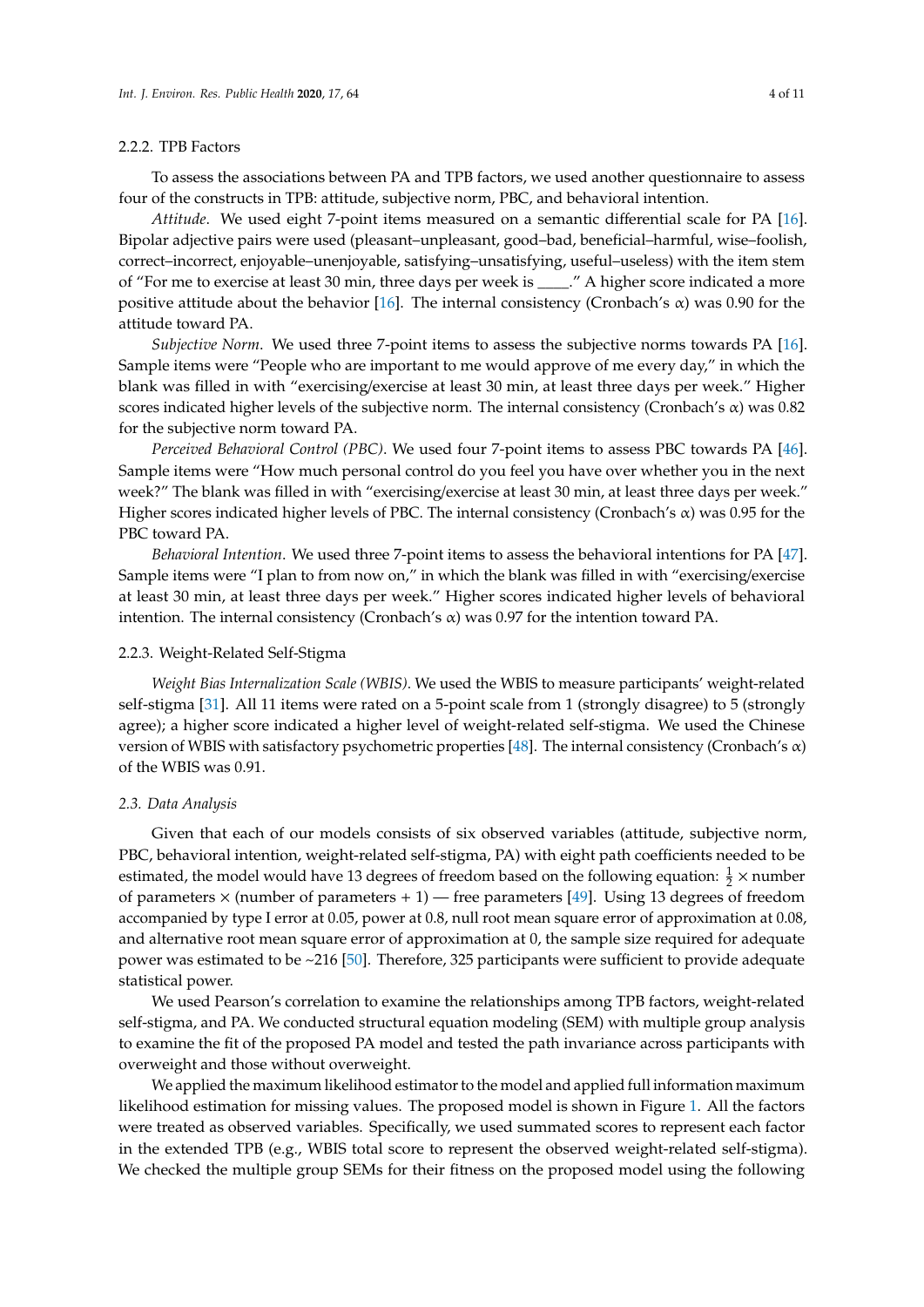indices: comparative fit index (CFI), Tucker–Lewis index (TLI), root mean square error of approximation (RMSEA), and the standardized root mean square residual (SRMR). We used the  $\chi^2$  test to determine the fit of models. The models with nonsignificant  $\chi^2$ —CFI and TLI > 0.9, RMSEA and SRMR <0.08—were considered acceptable; that is, the proposed models were supported by the data.

After ensuring that the PA model was supported, we used the  $\chi^2$  difference ( $\Delta \chi^2$ ) test to check for path invariance for the model. A nonsignificant  $\chi^2$  difference test indicated path invariance across frace of the first constrained all path coefficients as being equal across the two groups (i.e., overweight and without overweight) and tested whether the model with all constrained path coefficients was significantly different from the model without any constraints. If the two models were not significantly different, the path invariance was supported for all the paths. If the two models were significantly different, we tested the path invariance for each path coefficient.

We performed analyses using SPSS 23.0 (SPSS Inc., Chicago, IL, USA), except for SEMs, which we performed using R software (R Foundation for Statistical Computing, Vienna, Austria.) with the latent variable analysis (lavaan) package [\[51\]](#page-10-2).

<span id="page-4-0"></span>

Figure 1. *Multiple groups* of the Theory of Theory of Theory of Planned Behavior model incorporated without overweight/overweight/significance test between groups); Lower score on PA indicates less PA engagement. PA, physical activity; CFI, comparative fit index; SRMR, root mean square residual; reduced test between test between  $\frac{1}{2}$  indicates test between groups); Lower score of approximation. Paradis, pour mean square ence or up prosummers; **Figure 1.** Multiple group analysis of the Theory of Planned Behavior model incorporated with weight-related self-stigma on physical activity. Note: \*  $p < 0.05$ ; \*\*  $p < 0.01$ ; \*\*\*  $p < 0.001$ ; Path coefficients

# **3. Results**

**3. Results**  Table [1](#page-5-0) displays the demographics and scores on the instruments for all the participants. Briefly, than half of the participants were female (61.[2](#page-5-1)%). Table 2 displays the correlation among TPB factors, weight-related self-stigma, and PA. than half of the participants were female (61.2%). Table 2 displays the correlation among TPB factors, the mean age was 21.6 (standard deviation  $[SD] = 2.95$ ), the mean BMI was 22.39 (SD = 4.03), and more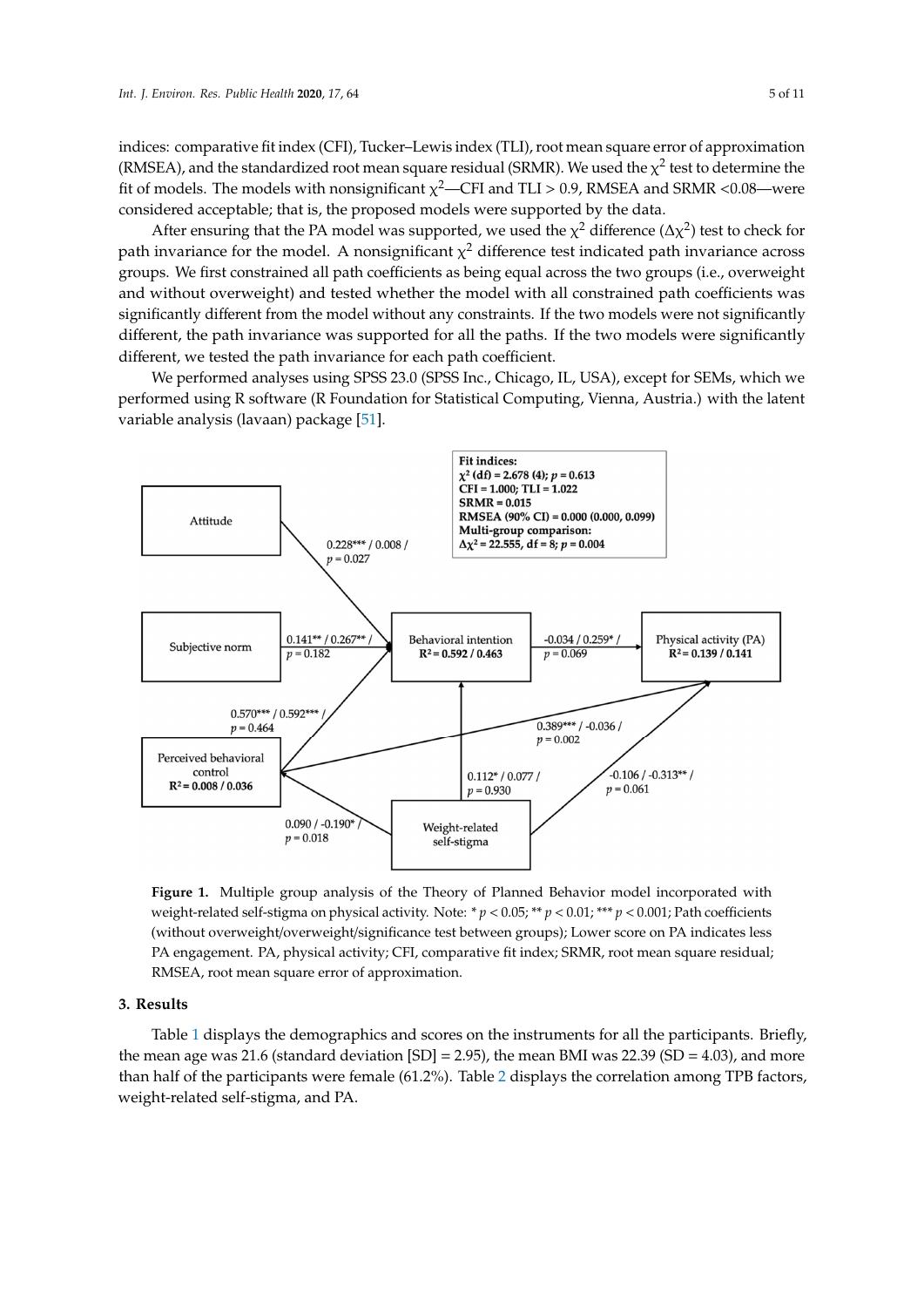<span id="page-5-0"></span>

|                                                       | Participants ( $n = 325$ ) |
|-------------------------------------------------------|----------------------------|
| Gender, $n$ $\left(\frac{9}{6}\right)$                |                            |
| Male                                                  | $126(38.8\%)$              |
| Female                                                | 199 (61.2%)                |
| Age (years), <i>M</i> (SD)                            | 21.6(2.95)                 |
| Body Mass Index, M (SD)                               | 22.39 (4.03)               |
| Weight status, $n$ $\left(\% \right)$                 |                            |
| Without overweight                                    | 221(68%)                   |
| Overweight                                            | 104(32%)                   |
| International Physical Activity Questionnaire, M (SD) | 2008.17 (2144.41)          |
| Weight Bias Internalization Scale, M (SD)             | 28.92 (9.58)               |
| Theory of Planned Behavior factors, M (SD)            |                            |
| Attitude toward PA                                    | 82.69 (13.94)              |
| Subjective norm toward PA                             | 47.28 (26.17)              |
| Perceived behavioral control toward PA                | 59.28 (27.00)              |
| Behavioral intention toward PA                        | 62.21 (27.29)              |

**Table 1.** Demographic information among participants.

<span id="page-5-1"></span>**Table 2.** Correlation matrix among Theory of Planned Behavior factors, weight-related self-stigma, physical activity, and healthy eating.

| <b>Variables</b>              | r         |         |            |           |           |
|-------------------------------|-----------|---------|------------|-----------|-----------|
|                               | 2.        | 3.      | 4.         | 5.        | 6.        |
| 1. PA                         | $0.20***$ | $-0.02$ | $0.30***$  | $0.22***$ | $-0.13*$  |
| 2. Attitude toward PA         |           | $0.13*$ | $0.50***$  | $0.46***$ | $-0.08$   |
| 3. Subjective norm toward PA  |           |         | $0.20$ *** | $0.34***$ | $0.31***$ |
| 4. PBC toward PA              |           |         |            | $0.68***$ | 0.05      |
| 5. Intention toward PA        |           |         |            |           | $0.15**$  |
| 6. Weight-related self-stigma |           |         |            |           |           |

PA = physical activity; PBC = perceived behavioral control.  $* p < 0.05$ ;  $** p < 0.01$ ;  $*** p < 0.001$ .

The PA model (Figure [1\)](#page-4-0) had excellent model fit: nonsignificant  $\chi^2$  ( $\chi^2$  (df) = 2.678 [\[4\]](#page-7-3);  $p$  = 0.613),  $CFI = 1.000$ ,  $TLI = 1.022$ ,  $SRMR = 0.015$ , and  $RMSEA = 0.000$ . However, the significance of the path coefficients differed between the two groups. For the non-overweight group, attitude, subjective norm, PBC, and weight-related self-stigma were significantly associated with behavioral intention; only PBC was significantly associated with PA. Attitude, subjective norm, PBC, and weight-related self-stigma together explained 59.2% of the variance in behavioral intention; weight-related self-stigma, PBC, and behavioral intention together explained 13.9% of the variance in PA. For the overweight group, only the subjective norm and PBC were significantly associated with behavioral intention; weight-related self-stigma was negatively associated with PA; behavioral intention was positively associated with PA; weight-related self-stigma was negatively associated with PBC. Attitude, subjective norm, PBC, and weight-related self-stigma together explained 46.3% of the variance in behavioral intention; 14.1% of the variance in PA was explained by weight-related self-stigma, PBC, and behavioral intention; weight-related self-stigma explained 3.6% of the variance in PBC.

The  $\chi^2$  difference test further indicated a significant difference between constrained and unconstrained PA models ( $\Delta \chi^2$  = 22.555, df = 8;  $p$  = 0.004; Table [A1\)](#page-7-5). We conducted additional path invariance tests by constraining only one of the paths each time and compared with the unconstrained model. Results showed that the relationships between PBC and PA ( $\Delta \chi^2$  = 9.210, df = 1;  $p = 0.002$ ), between attitude and intention ( $\Delta \chi^2 = 4.911$ , df = 1;  $p = 0.027$ ), and between weight-related self-stigma and PBC ( $\Delta \chi^2$  = 5.570, df = 1; *p* = 0.018) were significantly different across weight groups.

 $M =$  mean; SD = standard deviation; PA = physical activity.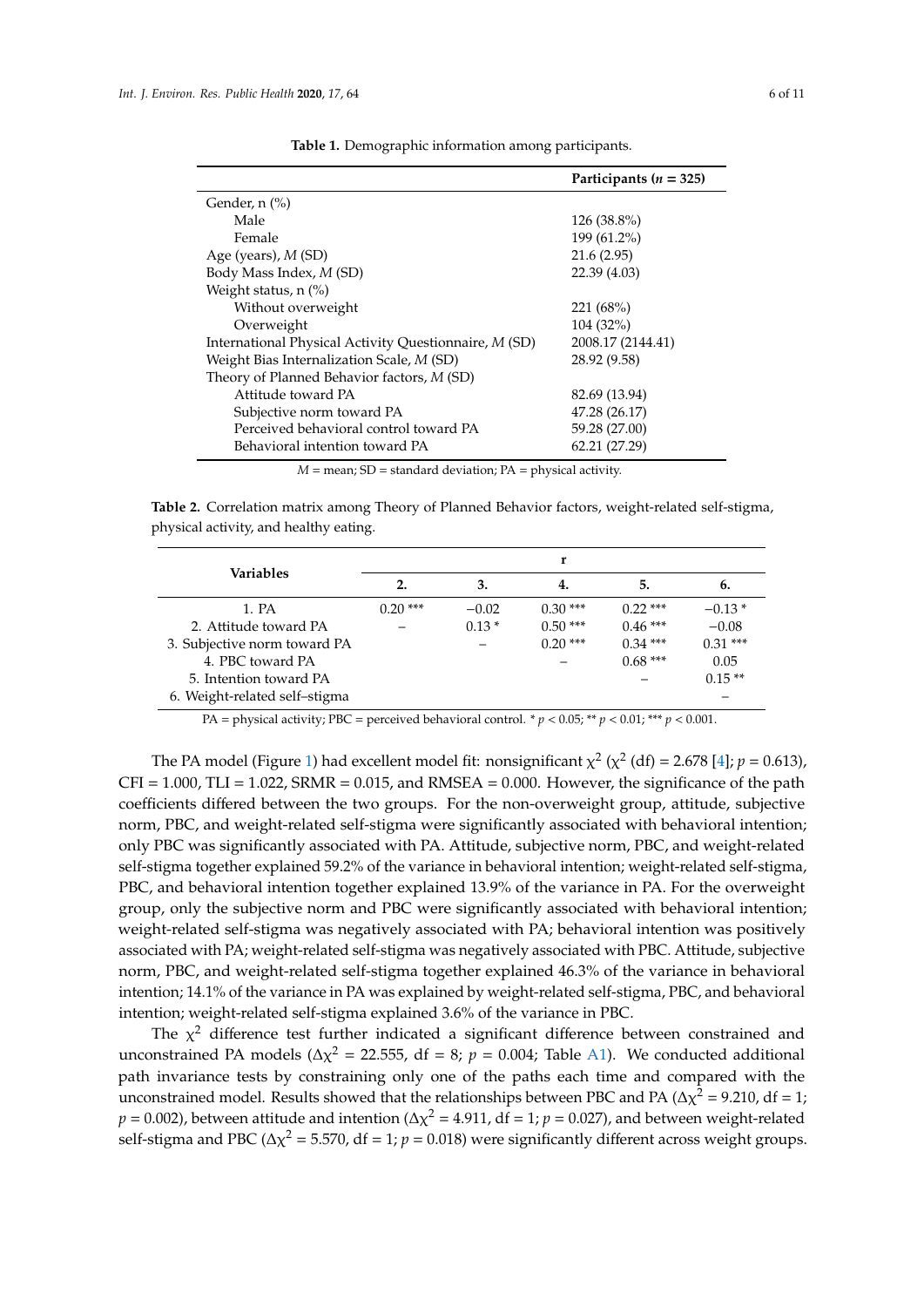## **4. Discussion**

We examined the weight management behaviors (i.e., PA) using a model that incorporates TPB with weight-related self-stigma. The PA model demonstrated excellent model fit. However, relationships in the PA model varied across weight groups, and the path invariance was not supported for all path coefficients. Specifically, the relationship between PBC and PA, between attitude and intention, and between weight-related self-stigma and PBC were significantly different across weight groups.

In the PA model, attitude was significantly associated with intention in the group without overweight, but not in the group with overweight; PBC was significantly associated with PA in the group without overweight, but not in the group with overweight. Therefore, attitude and PBC might not be the factors accounting for the intention toward PA and the PA engagement of participants with overweight in our sample. One possible explanation is the perceived barriers experienced by the participants with overweight. Regarding the relationship between attitude and intention to PA, previous work has found that individuals with overweight were concerned more about their body image and experienced higher social anxiety than their counterparts, which resulted in unwillingness to perform PA [\[52\]](#page-10-3). A previous study similarly found that as people received more criticism on PA due to their weight, they reported lower enjoyment in PA and showed avoidance of PA [\[53\]](#page-10-4).

Regarding the relationship between PBC and intention to PA, peer victimization might be one of the barriers [\[54\]](#page-10-5). Individuals with excess weight may perceive fewer opportunities, may have less support, and not be welcomed by others; these uncontrollable external barriers may deter people from engaging in PA [\[54\]](#page-10-5). Individuals with overweight reported more barriers than individuals without overweight about not being good at PA (i.e., feeling like they are the weakest ones) [\[55\]](#page-10-6). Moreover, Rech et al. [\[56\]](#page-10-7) suggested that adults with overweight simply lacked confidence in performing PA. Therefore, social environmental factors may interfere with the relationships between attitude and PA intention, and between PBA and PA intention.

We also found that weight-related self-stigma was significantly associated with PBC, behavioral intention, and outcome behaviors related to PA. Our findings aligned with a study [\[57\]](#page-10-8) that found a negative relationship between life stressors and PBC. Specifically, self-stigma in our study can be viewed as a type of life stressor; thus, individuals with self-stigma, especially those who have experienced self-devaluation by their labels (e.g., weak or useless), may feel incompetent and powerless [\[31,](#page-9-4)[34\]](#page-9-7). These factors could explain why weight-related self-stigma was negatively associated with PBC in the PA model for the overweight group only. Also, weight-related self-stigma was negatively associated with PA, perhaps due to diminished self-esteem and self-efficacy [\[58\]](#page-10-9). Individuals who are self-stigmatized may have less motivation for weight management [\[58\]](#page-10-9). This so-called "why try" effect may cancel out an individual's original behavioral intention [\[58\]](#page-10-9).

The present study had some limitations. First, we used a cross-sectional design; thus, causal relationships could not be concluded. Longitudinal studies should be conducted to corroborate our findings in both models. Second, all of the measurements were self-reported and might not provide accurate responses due to social desirability. Third, the representativeness of our sample was weak given that all the participants were recruited from the same university. In addition, there are other potential weight-related variables, such as self-perceived weight status, that may be a useful addition to the model to explain additional variance in PA and TPB constructs [\[59\]](#page-10-10). Future studies should investigate other relevant variables that could be incorporated with TPB model. Last, as we only investigated young adults in this study, the generalizability might be limited. For example, a study found that older adults put more emphasis on controllability regarding people who are stigmatized and more likely to report that the stigmatized conditions can be changed [\[60\]](#page-10-11), and another study found that older adults usually have lower level of HIV-related stigma compared with young adults [\[61\]](#page-10-12).

#### **5. Conclusions**

Our study examined the extended TPB model of PA, which we expanded by adding weight-related self-stigma, to explain behaviors of PA. We found that the PA model had excellent fit. However,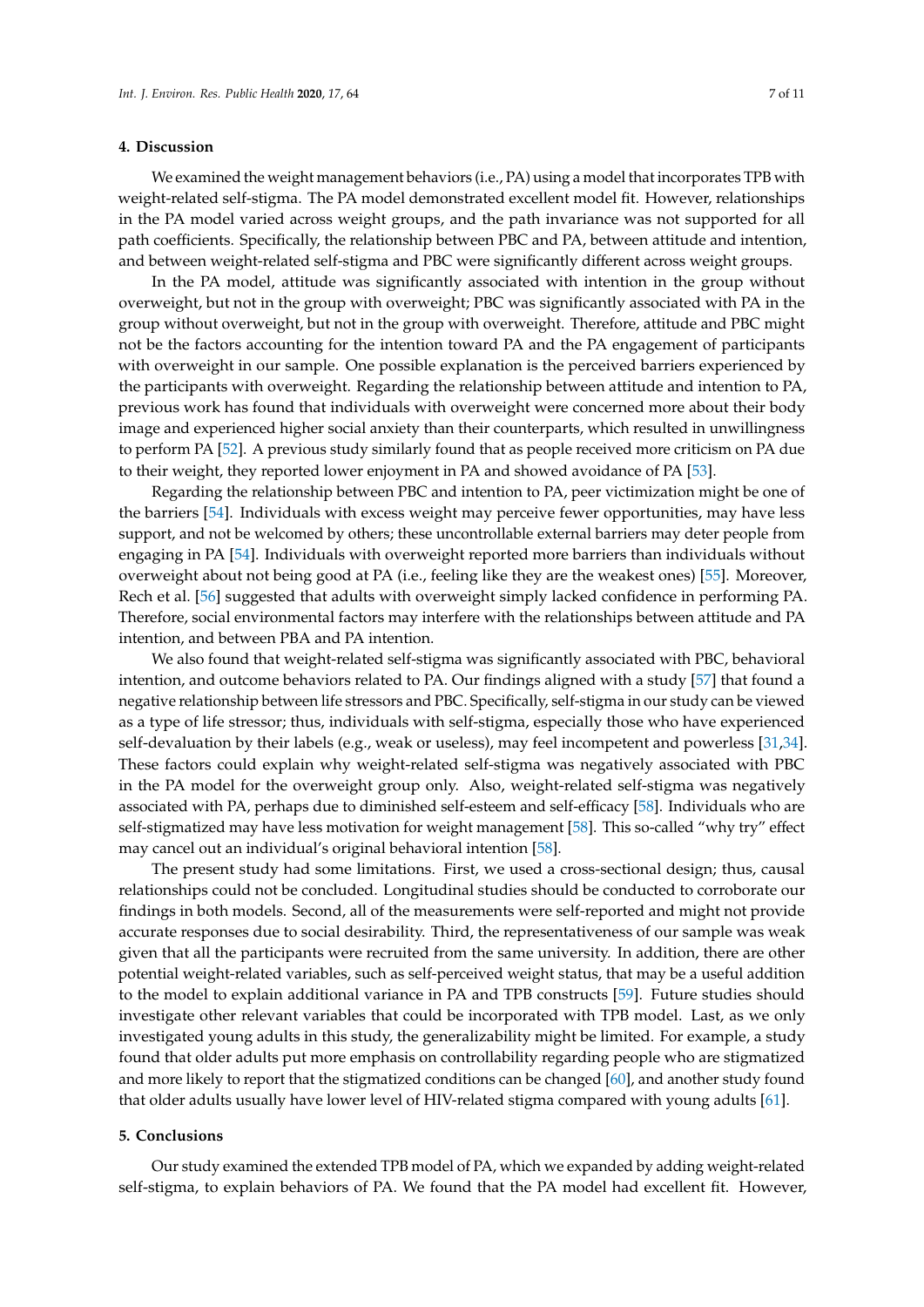the PA model showed significant path differences between non-overweight and overweight groups, suggesting that there were different considerations between the two groups when they plan to engage in PA. Nevertheless, the important role of weight-related self-stigma was found in the model for adults with overweight.

**Author Contributions:** For research articles with several authors, a short paragraph specifying their individual contributions must be provided. The following statements should be used "conceptualization, C.-Y.L., and H.W.H.T.; methodology, X.C.C.F., A.H.P., and C.-Y.L.; software, A.H.P. and C.-Y.L.; validation, A.H.P., Y.-K.W. and C.-W.F.; formal analysis, X.C.C.F. and A.H.P.; investigation, C.-Y.L. and H.W.H.T.; resources, X.C.C.F., C.-Y.L. and H.W.H.T.; data curation, X.C.C.F. and C.-Y.L.; writing—original draft preparation, X.C.C.F. and C.-Y.L.; writing—review and editing, A.H.P., Y.-K.W., C.-W.F., C.-Y.L. and H.W.H.T.; visualization, X.C.C.F.; supervision, C.-Y.L. and H.W.H.T.; project administration, C.-Y.L.; funding acquisition, H.W.H.T. and C.-Y.L." All authors have read and agreed to the published version of the manuscript.

**Funding:** "This research was funded by the internal funding of the Hong Kong Polytechnic University", and "The APC was funded by the Hong Kong Polytechnic University".

**Acknowledgments:** In this section, you can acknowledge any support given, which is not covered by the author contribution or funding sections. This may include administrative and technical support, or donations in kind (e.g., materials used for experiments).

**Conflicts of Interest:** The authors declare no conflict of interest. The corresponding author (Chung-Ying Lin) and the last author (Hector W. H. Tsang) of this work are the guest editors in the special issue "Stigma, Health and Wellbeing" of International Journal of Environmental Research and Public Health. However, this paper went through rigorous peer review and revision in the same way as all other papers submitted to this journal.

# **Appendix A**

<span id="page-7-5"></span>Table A1. Path invariance of PA model across weight groups (without overweight vs. with overweight).

| Fit Index                    | Model 1a     | Model 2b       |
|------------------------------|--------------|----------------|
| $\chi^2$ (df)                | 2.678(4)     | $25.233(12)$ * |
| Comparative fit index        | 1.000        | 0.970          |
| Tucker-Lewis index           | 1.022        | 0.925          |
| <b>RMSEA</b>                 | 0.000        | 0.082          |
| 90% CI of RMSEA              | 0.000; 0.099 | 0.036; 0.127   |
| <b>SRMR</b>                  | 0.015        | 0.047          |
| Akaike Information Criterion | 16680.369    | 16686.924      |

PA = physical activity; RMSEA = root mean square error of approximation; SRMR = standardized root mean square residual; Model 1a = Unconstrained model of PA model (see Figure [1\)](#page-4-0); that is, freely estimated path coefficients across weight groups; Model 1b = PA model with all path coefficients constrained to be equal across weight groups.  $* p < 0.05$ .

## **References**

- <span id="page-7-0"></span>1. Ng, M.; Fleming, T.; Robinson, M.; Thomson, B.; Graetz, N.; Margono, C.; Mullany, E.C.; Biryukov, S.; Abbafati, C.; Abera, S.F.; et al. Global, regional, and national prevalence of overweight and obesity in children and adults during 1980–2013: A systematic analysis for the Global Burden of Disease Study 2013. *Lancet* **2014**, *384*, 766–781. [\[CrossRef\]](http://dx.doi.org/10.1016/S0140-6736(14)60460-8)
- <span id="page-7-1"></span>2. Centre for Health Protection, Department of Health Report of Population Health Survey 2014/2015. Available online: https://www.chp.gov.hk/files/pdf/[dh\\_hps\\_2014\\_15\\_full\\_report\\_eng.pdf](https://www.chp.gov.hk/files/pdf/dh_hps_2014_15_full_report_eng.pdf) (accessed on 7 December 2018).
- <span id="page-7-2"></span>3. Centre for Health Protection, Department of Health; Department of Community Medicine, University of Hong Kong Population Health Survey 2003/2004. Available online: https://[www.chp.gov.hk](https://www.chp.gov.hk/files/pdf/report_on_population_health_survey_2003_2004_en.pdf)/files/pdf/report\_ [on\\_population\\_health\\_survey\\_2003\\_2004\\_en.pdf](https://www.chp.gov.hk/files/pdf/report_on_population_health_survey_2003_2004_en.pdf) (accessed on 14 December 2019).
- <span id="page-7-3"></span>4. Reilly, J.J.; Methven, E.; McDowell, Z.C.; Hacking, B.; Alexander, D.; Stewart, L.; Kelnar, C.J.H. Health consequences of obesity. *Arch. Dis. Child.* **2003**, *88*, 748–752. [\[CrossRef\]](http://dx.doi.org/10.1136/adc.88.9.748) [\[PubMed\]](http://www.ncbi.nlm.nih.gov/pubmed/12937090)
- <span id="page-7-4"></span>5. Wong, P.C.; Hsieh, Y.-P.; Ng, H.H.; Kong, S.F.; Chan, K.L.; Au, T.Y.A.; Lin, C.-Y.; Fung, X.C.C. Investigating the self-stigma and quality of life for overweight/obese children in Hong Kong: A preliminary study. *Child Indic. Res.* **2019**, *12*, 1065–1082. [\[CrossRef\]](http://dx.doi.org/10.1007/s12187-018-9573-0)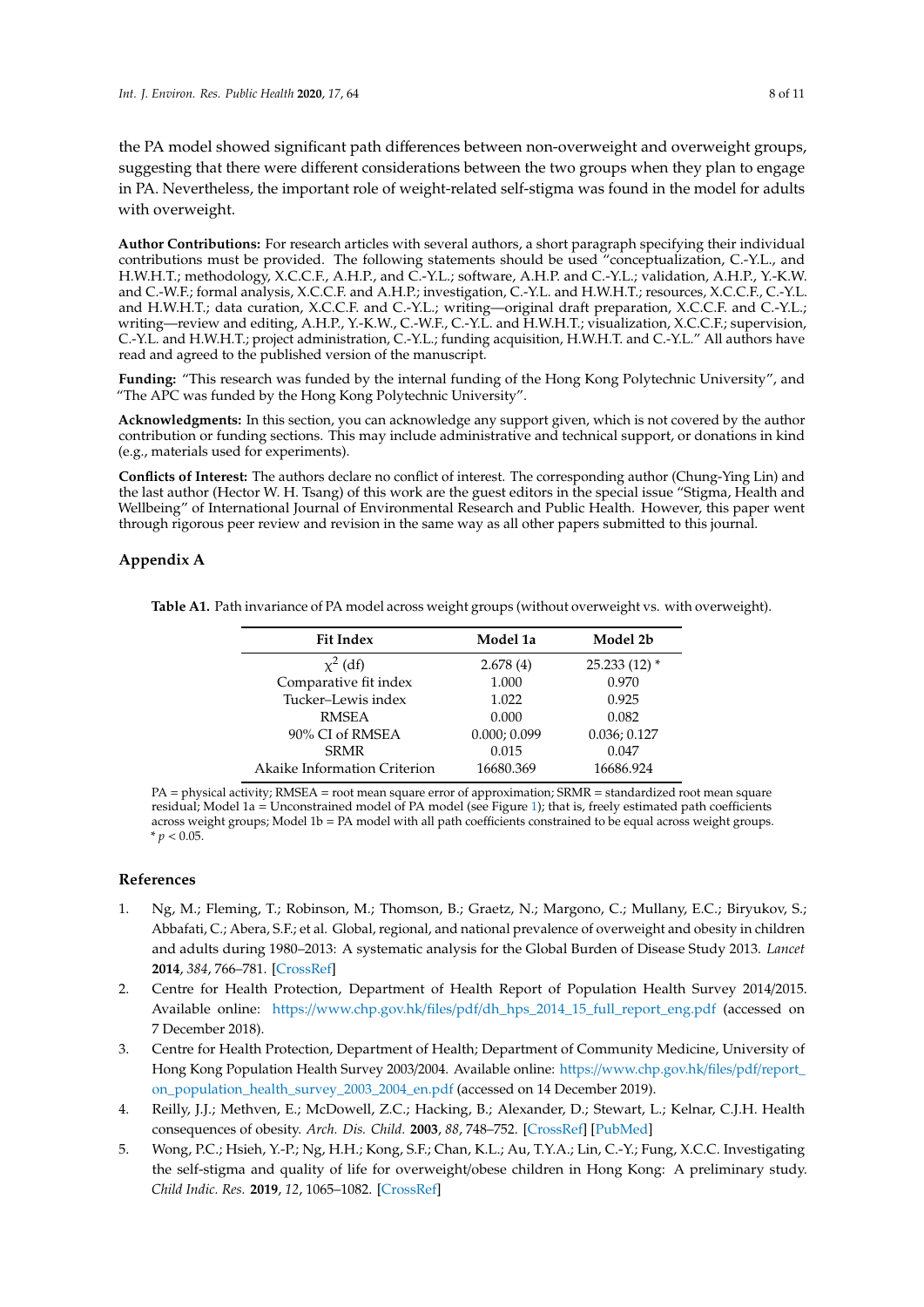- <span id="page-8-0"></span>6. World Health Organization Obesity and Overweight. Available online: https://[www.who.int](https://www.who.int/news-room/fact-sheets/detail/obesity-and-overweight)/news-room/ fact-sheets/detail/[obesity-and-overweight](https://www.who.int/news-room/fact-sheets/detail/obesity-and-overweight) (accessed on 8 December 2018).
- <span id="page-8-1"></span>7. Bryant, E.J.; Caudwell, P.; Hopkins, M.E.; King, N.A.; Blundell, J.E. Psycho-markers of weight loss. The roles of TFEQ Disinhibition and Restraint in exercise-induced weight management. *Appetite* **2012**, *58*, 234–241. [\[CrossRef\]](http://dx.doi.org/10.1016/j.appet.2011.09.006)
- <span id="page-8-2"></span>8. World Health Organization Global Recommendations on Physical Activity for Health 18–64 Years Old. Available online: https://www.who.int/dietphysicalactivity/[physical-activity-recommendations-18-64years.](https://www.who.int/dietphysicalactivity/physical-activity-recommendations-18-64years.pdf) [pdf](https://www.who.int/dietphysicalactivity/physical-activity-recommendations-18-64years.pdf) (accessed on 5 April 2019).
- <span id="page-8-3"></span>9. Lin, Y.-C.; Fung, X.C.C.; Tsai, M.-C.; Strong, C.; Hsieh, Y.-P.; Lin, C.-Y. Insufficient physical activity and overweight: Does caregiver screen-viewing matter? *J. Child Fam. Stud.* **2019**, *28*, 286–297. [\[CrossRef\]](http://dx.doi.org/10.1007/s10826-018-1247-5)
- <span id="page-8-4"></span>10. Guthold, R.; Stevens, G.A.; Riley, L.M.; Bull, F.C. Worldwide trends in insufficient physical activity from 2001 to 2016: A pooled analysis of 358 population-based surveys with 1.9 million participants. *Lancet Glob. Health* **2018**, *6*, e1077–e1086. [\[CrossRef\]](http://dx.doi.org/10.1016/S2214-109X(18)30357-7)
- <span id="page-8-5"></span>11. Hong Kong Institute of Asia-Pacific Studies at CUHK Survey Findings on Attitudes Towards Physical Exercises in Hong Kong. Available online: http://[www.cpr.cuhk.edu.hk](http://www.cpr.cuhk.edu.hk/en/press_detail.php?id=2166&t=survey-findings-on-attitudes-towards-physical-exercises-in-hong-kong-released-by-hong-kong-institute-of-asia-pacific-studies-at-cuhk)/en/press\_detail.php?id=2166&t= [survey-findings-on-attitudes-towards-physical-exercises-in-hong-kong-released-by-hong-kong-institute](http://www.cpr.cuhk.edu.hk/en/press_detail.php?id=2166&t=survey-findings-on-attitudes-towards-physical-exercises-in-hong-kong-released-by-hong-kong-institute-of-asia-pacific-studies-at-cuhk)[of-asia-pacific-studies-at-cuhk](http://www.cpr.cuhk.edu.hk/en/press_detail.php?id=2166&t=survey-findings-on-attitudes-towards-physical-exercises-in-hong-kong-released-by-hong-kong-institute-of-asia-pacific-studies-at-cuhk) (accessed on 8 December 2018).
- <span id="page-8-6"></span>12. Ajzen, I. The Theory of Planned Behavior. *Organ. Behav. Hum. Decis. Process.* **1991**, *50*, 179–211. [\[CrossRef\]](http://dx.doi.org/10.1016/0749-5978(91)90020-T)
- <span id="page-8-7"></span>13. Beville, J.M.; Umstattd Meyer, M.R.; Usdan, S.L.; Turner, L.W.; Jackson, J.C.; Lian, B.E. Gender differences in college leisure time physical activity: Application of the Theory of Planned Behavior and integrated behavioral model. *J. Am. Coll. Health* **2014**, *62*, 173–184. [\[CrossRef\]](http://dx.doi.org/10.1080/07448481.2013.872648)
- 14. Guillaumie, L.; Godin, G.; Vezina-Im, L.-A. Psychosocial determinants of fruit and vegetable intake in adult population: A systematic review. *Int. J. Behav. Nutr. Phys. Act.* **2010**, *7*, 12. [\[CrossRef\]](http://dx.doi.org/10.1186/1479-5868-7-12)
- 15. Lin, C.-Y.; Oveisi, S.; Burri, A.; Pakpour, A.H. Theory of Planned Behavior including self-stigma and perceived barriers explain help-seeking behavior for sexual problems in Iranian women suffering from epilepsy. *Epilepsy Behav.* **2017**, *68*, 123–128. [\[CrossRef\]](http://dx.doi.org/10.1016/j.yebeh.2017.01.010)
- <span id="page-8-8"></span>16. Lin, C.-Y.; Updegraff, J.A.; Pakpour, A.H. The relationship between the Theory of Planned Behavior and medication adherence in patients with epilepsy. *Epilepsy Behav.* **2016**, *61*, 231–236. [\[CrossRef\]](http://dx.doi.org/10.1016/j.yebeh.2016.05.030) [\[PubMed\]](http://www.ncbi.nlm.nih.gov/pubmed/27390026)
- <span id="page-8-9"></span>17. Plotnikoff, R.C.; Lubans, D.R.; Costigan, S.A.; Trinh, L.; Spence, J.C.; Downs, S.; McCargar, L. A test of the Theory of Planned Behavior to explain physical activity in a large population sample of adolescents from Alberta, Canada. *J. Adolesc. Health* **2011**, *49*, 547–549. [\[CrossRef\]](http://dx.doi.org/10.1016/j.jadohealth.2011.03.006) [\[PubMed\]](http://www.ncbi.nlm.nih.gov/pubmed/22018572)
- <span id="page-8-10"></span>18. Gardner, R.E.; Hausenblas, H.A. Understanding exercise and diet motivation in overweight women enrolled in a weight-loss program: A prospective study using the Theory of Planned Behavior. *J. Appl. Soc. Psychol.* **2004**, *34*, 1353–1370. [\[CrossRef\]](http://dx.doi.org/10.1111/j.1559-1816.2004.tb02010.x)
- <span id="page-8-11"></span>19. Scott, E.J.; Eves, F.F.; Hoppé, R.; French, D.P. Dancing to a different tune: The predictive utility of the theory of planned behaviour when the behaviour is constrained. *Psychol. Sport Exerc.* **2010**, *11*, 250–257. [\[CrossRef\]](http://dx.doi.org/10.1016/j.psychsport.2009.09.007)
- <span id="page-8-12"></span>20. Hassan, L.M.; Shiu, E.; Parry, S. Addressing the cross-country applicability of the Theory of Planned Behaviour (TPB): A structured review of multi-country TPB studies. *J. Consum. Behav.* **2016**, *15*, 72–86. [\[CrossRef\]](http://dx.doi.org/10.1002/cb.1536)
- <span id="page-8-13"></span>21. Lee, H.; Ebesu Hubbard, A.S.; O'Riordan, C.K.; Kim, M.-S. Incorporating culture into the theory of planned behavior: Predicting smoking cessation intentions among college students. *Asian J. Commun.* **2006**, *16*, 315–332. [\[CrossRef\]](http://dx.doi.org/10.1080/01292980600857880)
- <span id="page-8-14"></span>22. Lipowska, M.; Truong Thi Khanh, H.; Lipowski, M.; Różycka-Tran, J.; Bidzan, M.; Ha, T. The Body as an Object of Stigmatization in Cultures of Guilt and Shame: A Polish–Vietnamese Comparison. *Int. J. Environ. Res. Public. Health* **2019**, *16*, 2814. [\[CrossRef\]](http://dx.doi.org/10.3390/ijerph16162814)
- <span id="page-8-15"></span>23. Trinh, L.; Khanh, H. Happy people: Who are they? A pilot indigenous study on conceptualization of happiness in Vietnam. *Health Psychol. Rep.* **2019**, *7*, 296–304. [\[CrossRef\]](http://dx.doi.org/10.5114/hpr.2019.88527)
- <span id="page-8-16"></span>24. Ró˙zycka-Tran, J.; Ha, T.T.K.; Cieciuch, J.; Schwartz, S.H. Universals and specifics of the structure and hierarchy of basic human values in Vietnam. *Health Psychol. Rep.* **2017**, *3*, 193–204. [\[CrossRef\]](http://dx.doi.org/10.5114/hpr.2017.65857)
- <span id="page-8-17"></span>25. Hofstede, G. Dimensionalizing Cultures: The Hofstede Model in Context. *Online Read. Psychol. Cult.* **2011**, *2*, 8. [\[CrossRef\]](http://dx.doi.org/10.9707/2307-0919.1014)
- <span id="page-8-18"></span>26. Dodgson, J.E.; Henly, S.J.; Duckett, L.; Tarrant, M. Theory of Planned Behavior-Based Models for Breastfeeding Duration Among Hong Kong Mothers. *Nurs. Res.* **2003**, *52*, 148–158. [\[CrossRef\]](http://dx.doi.org/10.1097/00006199-200305000-00004) [\[PubMed\]](http://www.ncbi.nlm.nih.gov/pubmed/12792255)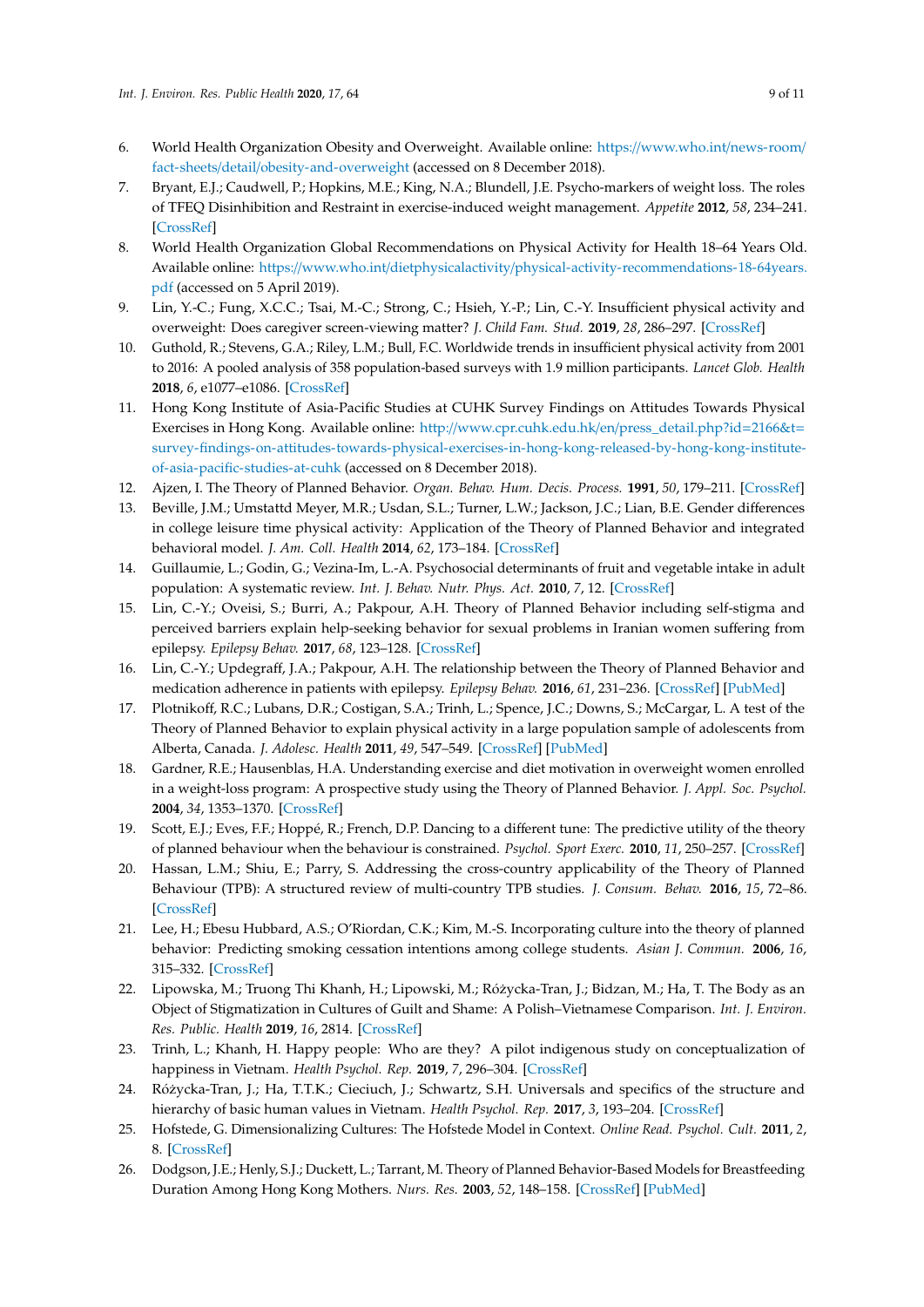- <span id="page-9-0"></span>27. Rochelle, T.L.; Shardlow, S.M.; Ng, S.H. Using the Theory of Planned Behaviour to Explain Use of Traditional Chinese Medicine among Hong Kong Chinese in Britain. *Evid. Based Complement. Alternat. Med.* **2015**, *2015*, 1–6. [\[CrossRef\]](http://dx.doi.org/10.1155/2015/564648) [\[PubMed\]](http://www.ncbi.nlm.nih.gov/pubmed/26504477)
- <span id="page-9-1"></span>28. Ajzen, I. The Theory of Planned Behaviour is alive and well, and not ready to retire: A commentary on Sniehotta, Presseau, and Araújo-Soares. *Health Psychol. Rev.* **2015**, *9*, 131–137. [\[CrossRef\]](http://dx.doi.org/10.1080/17437199.2014.883474) [\[PubMed\]](http://www.ncbi.nlm.nih.gov/pubmed/26209198)
- <span id="page-9-2"></span>29. Conner, M.; Armitage, C.J. Extending the Theory of Planned Behavior: A Review and Avenues for Further Research. *J. Appl. Soc. Psychol.* **1998**, *28*, 1429–1464. [\[CrossRef\]](http://dx.doi.org/10.1111/j.1559-1816.1998.tb01685.x)
- <span id="page-9-3"></span>30. Puhl, R.M.; Heuer, C.A. The stigma of obesity: A review and update. *Obesity* **2009**, *17*, 941–964. [\[CrossRef\]](http://dx.doi.org/10.1038/oby.2008.636) [\[PubMed\]](http://www.ncbi.nlm.nih.gov/pubmed/19165161)
- <span id="page-9-4"></span>31. Durso, L.E.; Latner, J.D. Understanding self-directed stigma: Development of the Weight Bias Internalization Scale. *Obesity* **2008**, *16*, S80–S86. [\[CrossRef\]](http://dx.doi.org/10.1038/oby.2008.448) [\[PubMed\]](http://www.ncbi.nlm.nih.gov/pubmed/18978768)
- <span id="page-9-5"></span>32. Frederick, D.A.; Saguy, A.C.; Sandhu, G.; Mann, T. Effects of competing news media frames of weight on antifat stigma, beliefs about weight and support for obesity-related public policies. *Int. J. Obes.* **2016**, *40*, 543–549. [\[CrossRef\]](http://dx.doi.org/10.1038/ijo.2015.195)
- <span id="page-9-6"></span>33. Major, B.; Eliezer, D.; Rieck, H. The psychological weight of weight stigma. *Soc. Psychol. Personal. Sci.* **2012**, *3*, 651–658. [\[CrossRef\]](http://dx.doi.org/10.1177/1948550611434400)
- <span id="page-9-7"></span>34. Tomiyama, A.J.; Carr, D.; Granberg, E.M.; Major, B.; Robinson, E.; Sutin, A.R.; Brewis, A. How and why weight stigma drives the obesity 'epidemic' and harms health. *BMC Med.* **2018**, *16*, 123. [\[CrossRef\]](http://dx.doi.org/10.1186/s12916-018-1116-5)
- <span id="page-9-8"></span>35. Mustillo, S.A.; Hendrix, K.L.; Schafer, M.H. Trajectories of Body Mass and Self-Concept in Black and White Girls: The Lingering Effects of Stigma. *J. Health Soc. Behav.* **2012**, *53*, 2–16. [\[CrossRef\]](http://dx.doi.org/10.1177/0022146511419205)
- <span id="page-9-9"></span>36. Carr, D.; Friedman, M.A. Is Obesity Stigmatizing? Body Weight, Perceived Discrimination, and Psychological Well-Being in the United States. *J. Health Soc. Behav.* **2005**, *46*, 244–259. [\[CrossRef\]](http://dx.doi.org/10.1177/002214650504600303) [\[PubMed\]](http://www.ncbi.nlm.nih.gov/pubmed/16259147)
- <span id="page-9-10"></span>37. Mouchacca, J.; Abbott, G.R.; Ball, K. Associations between psychological stress, eating, physical activity, sedentary behaviours and body weight among women: A longitudinal study. *BMC Public Health* **2013**, *13*, 828. [\[CrossRef\]](http://dx.doi.org/10.1186/1471-2458-13-828) [\[PubMed\]](http://www.ncbi.nlm.nih.gov/pubmed/24020677)
- <span id="page-9-11"></span>38. Pearl, R.L.; Puhl, R.M.; Dovidio, J.F. Differential effects of weight bias experiences and internalization on exercise among women with overweight and obesity. *J. Health Psychol.* **2015**, *20*, 1626–1632. [\[CrossRef\]](http://dx.doi.org/10.1177/1359105313520338) [\[PubMed\]](http://www.ncbi.nlm.nih.gov/pubmed/24505060)
- <span id="page-9-12"></span>39. Hales, D.; Evenson, K.R.; Wen, F.; Wilcox, S. Postpartum physical activity: Measuring Theory of Planned Behavior constructs. *Am. J. Health Behav.* **2010**, *34*, 387–401. [\[CrossRef\]](http://dx.doi.org/10.5993/AJHB.34.4.1)
- 40. Santina, T.; Godin, G.; Gagné, C.; Guillaumie, L. Psychosocial determinants of physical activity at school among Lebanese children: An application of the planned behavior theory. *J. Phys. Educ. Sport* **2017**, *17*, 171–181.
- <span id="page-9-13"></span>41. Williams, S.L.; Michie, S.; Dale, J.; Stallard, N.; French, D.P. The effects of a brief intervention to promote walking on Theory of Planned Behavior constructs: A cluster randomized controlled trial in general practice. *Patient Educ. Couns.* **2015**, *98*, 651–659. [\[CrossRef\]](http://dx.doi.org/10.1016/j.pec.2015.01.010)
- <span id="page-9-14"></span>42. World Health Organization The Asia–Pacific Perspective: Redefining Obesity and its Treatment. Available online: http://www.wpro.who.int/nutrition/documents/docs/[Redefiningobesity.pdf](http://www.wpro.who.int/nutrition/documents/docs/Redefiningobesity.pdf) (accessed on 8 December 2018).
- <span id="page-9-15"></span>43. Yen, J.-Y.; Lin, H.-C.; Chou, W.-P.; Liu, T.-L.; Ko, C.-H. Associations Among Resilience, Stress, Depression, and Internet Gaming Disorder in Young Adults. *Int. J. Environ. Res. Public. Health* **2019**, *16*, 3181. [\[CrossRef\]](http://dx.doi.org/10.3390/ijerph16173181)
- <span id="page-9-16"></span>44. Booth, M. Assessment of physical activity: An international perspective. *Res. Q. Exerc. Sport* **2000**, *71*, 114–120. [\[CrossRef\]](http://dx.doi.org/10.1080/02701367.2000.11082794)
- <span id="page-9-17"></span>45. Macfarlane, D.J.; Lee, C.C.Y.; Ho, E.Y.K.; Chan, K.L.; Chan, D.T.S. Reliability and validity of the Chinese version of IPAQ (short, last 7 days). *J. Sci. Med. Sport* **2007**, *10*, 45–51. [\[CrossRef\]](http://dx.doi.org/10.1016/j.jsams.2006.05.003)
- <span id="page-9-18"></span>46. Latimer, A.E.; Martin Ginis, K.A. The Theory of Planned Behavior in prediction of leisure time physical activity among individuals with spinal cord injury. *Rehabil. Psychol.* **2005**, *50*, 389–396. [\[CrossRef\]](http://dx.doi.org/10.1037/0090-5550.50.4.389)
- <span id="page-9-19"></span>47. Kothe, E.J.; Mullan, B.A.; Butow, P. Promoting fruit and vegetable consumption. Testing an intervention based on the theory of planned behaviour. *Appetite* **2012**, *58*, 997–1004. [\[CrossRef\]](http://dx.doi.org/10.1016/j.appet.2012.02.012) [\[PubMed\]](http://www.ncbi.nlm.nih.gov/pubmed/22349778)
- <span id="page-9-20"></span>48. Pakpour, A.H.; Tsai, M.-C.; Lin, Y.-C.; Strong, C.; Latner, J.D.; Fung, X.C.C.; Lin, C.-Y.; Tsang, H.W.H. Psychometric properties and measurement invariance of the Weight Self-Stigma Questionnaire and Weight Bias Internalization Scale in children and adolescents. *Int. J. Clin. Health Psychol.* **2019**, *19*, 150–159. [\[CrossRef\]](http://dx.doi.org/10.1016/j.ijchp.2019.03.001) [\[PubMed\]](http://www.ncbi.nlm.nih.gov/pubmed/31193103)